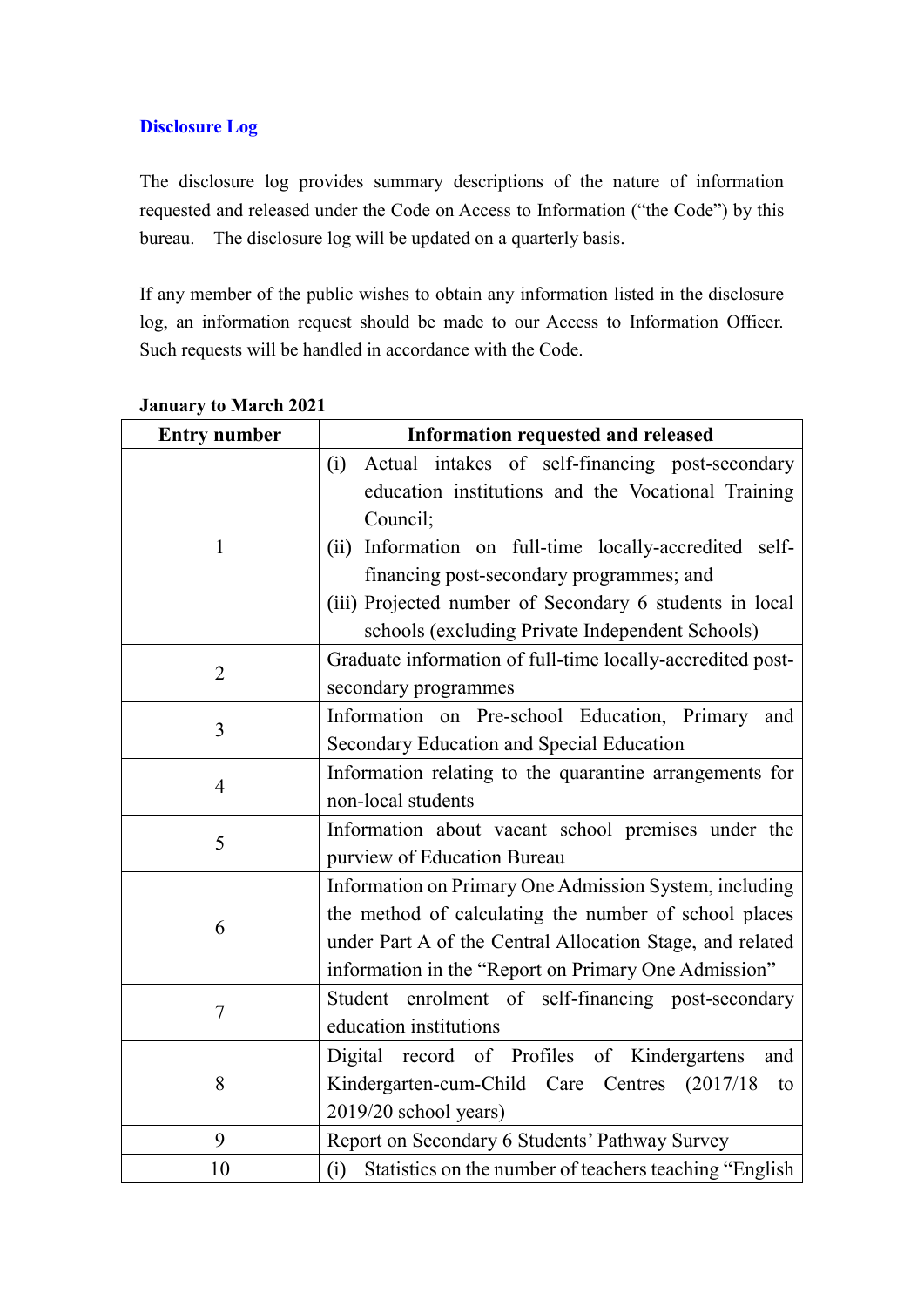|    | Language" in local primary and secondary schools;              |
|----|----------------------------------------------------------------|
|    | (ii) Wastage rate of teachers whose first major school         |
|    | subject taught was "English Language" in local                 |
|    | primary and secondary schools; and                             |
|    | (iii) Wastage rate of teachers whose first major school        |
|    | subject taught was "English Language" in local                 |
|    | primary and secondary schools by whether subject-              |
|    | trained                                                        |
| 11 | The Recommended Textbook List for selecting textbooks          |
|    | for kindergartens                                              |
| 12 | Information relating to the Post-secondary Student             |
|    | Summer Internship Programme                                    |
|    | Information on 2019 and 2021 Assistant Inspector               |
| 13 | (Graduate) recruitment exercises                               |
| 14 | Information on 2020 Assistant Education Officer                |
|    | (Administration) recruitment exercise                          |
| 15 | Curriculum information relating to sex education in            |
|    | secondary schools in Hong Kong                                 |
| 16 | Teacher training relating to managing students' stress;<br>(i) |
|    | and                                                            |
|    | (ii) Research relating to students' mental health problems     |
| 17 | Facilitative measures on vaccination for teachers and          |
|    | school staff                                                   |

## **April to June 2021**

| <b>Entry number</b> | Information requested and released                         |
|---------------------|------------------------------------------------------------|
|                     | Report on Secondary 6 Students' Pathway Survey             |
| $\overline{2}$      | Student enrolment figures of UGC-funded Programmes         |
|                     | Information on the method of calculating the number<br>(i) |
|                     | of places under Part A of the Central Allocation           |
| 3                   | Stage; and                                                 |
|                     | (ii) Related information in the "Primary One Registration  |
|                     | Form" under the Primary School Admission System            |
|                     | Number of drop-out teachers and wastage rate of teachers   |
|                     | whose first major school subject taught was "Chinese"      |
| 4                   | Language", "English Language" and "Mathematics"            |
|                     | respectively in local ordinary primary and secondary       |
|                     | schools by whether subject-trained                         |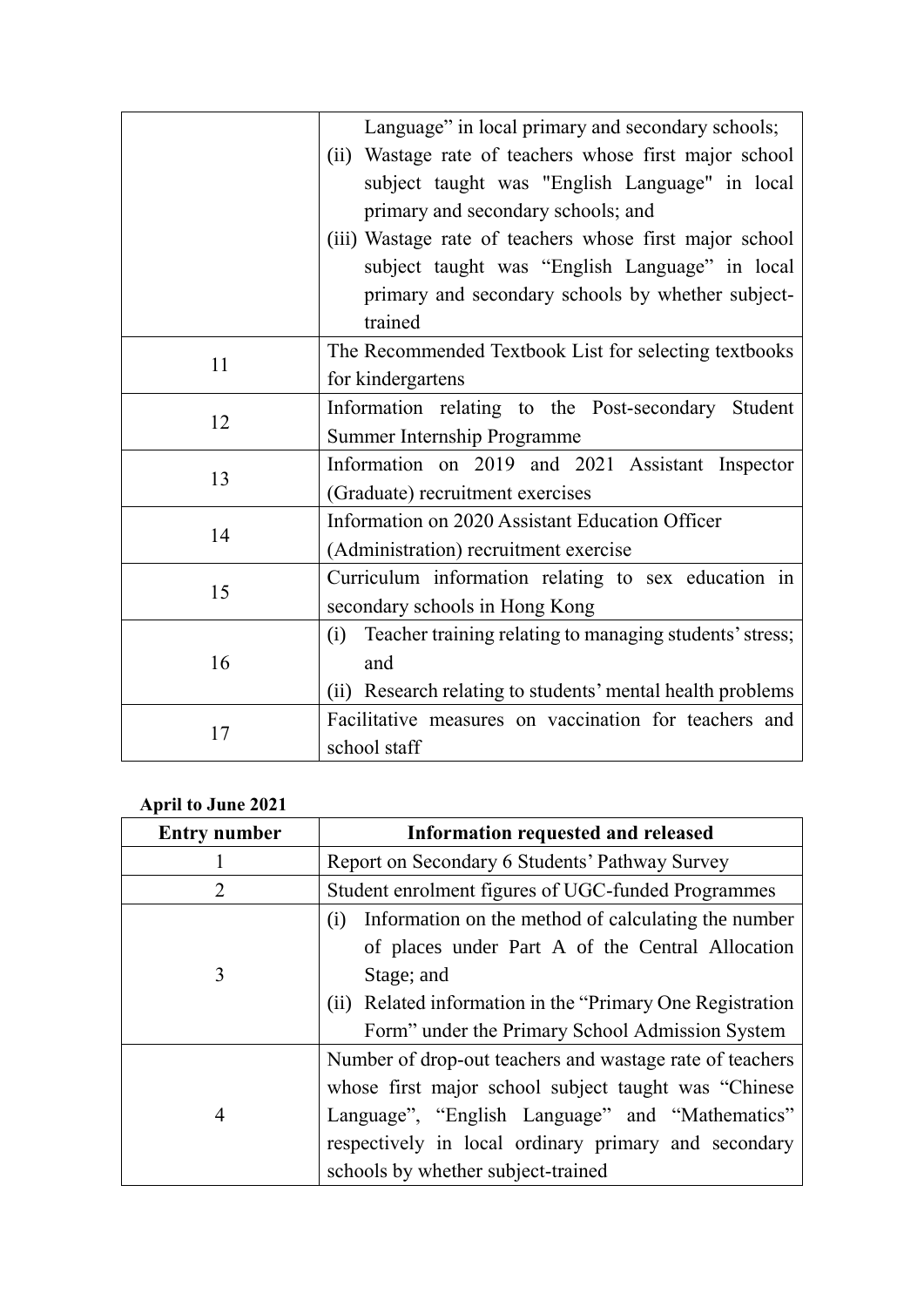| 5  | Information relating to children of non-refoulement        |
|----|------------------------------------------------------------|
|    | claimants requiring placement assistance from the          |
|    | <b>Education Bureau</b>                                    |
| 6  | Record of meeting between the applicant and the            |
|    | <b>Education Bureau</b>                                    |
| 7  | Projected number of Secondary 6 students in public sector, |
|    | Direct Subsidy Scheme and private schools (excluding       |
|    | Private Independent Schools and international schools)     |
| 8  | Information relating to ground investigation works at a    |
|    | special school                                             |
| 9  | Information on the 2020 Assistant Education Officer        |
|    | recruitment exercise                                       |
| 10 | School fees of a school between 2015 and 2020; and<br>(i)  |
|    | (ii) Information relating to the assessment<br>- of        |
|    | kindergartens' applications for school fees revision       |

## **July to September 2021**

| <b>Entry number</b> | Information requested and released                         |
|---------------------|------------------------------------------------------------|
| 1                   | The underground pipework plans of an aided special         |
|                     | school                                                     |
| $\overline{2}$      | Information on the 2020 Assistant Education Officer        |
|                     | recruitment exercise                                       |
| 3                   | Information relating to a complaint case                   |
| $\overline{4}$      | Number of students studying in schools in Hong<br>(i)      |
|                     | Kong but residing in the Mainland;                         |
|                     | Support measures provided by EDB and schools to<br>(ii)    |
|                     | cross-boundary students who are unable to come to          |
|                     | Hong Kong for school every day due to cross-               |
|                     | boundary travel restrictions amid the Coronavirus          |
|                     | Disease 2019 (COVID-19) epidemic; and                      |
|                     | (iii) Support measures during class suspension for schools |
| 5                   | Planned intakes of self-financing post-secondary<br>(i)    |
|                     | education institutions;                                    |
|                     | Actual intakes of self-financing post-secondary<br>(ii)    |
|                     | education institutions and the Vocational Training         |
|                     | Council; and                                               |
|                     | (iii) Projected number of Secondary 6 students in public   |